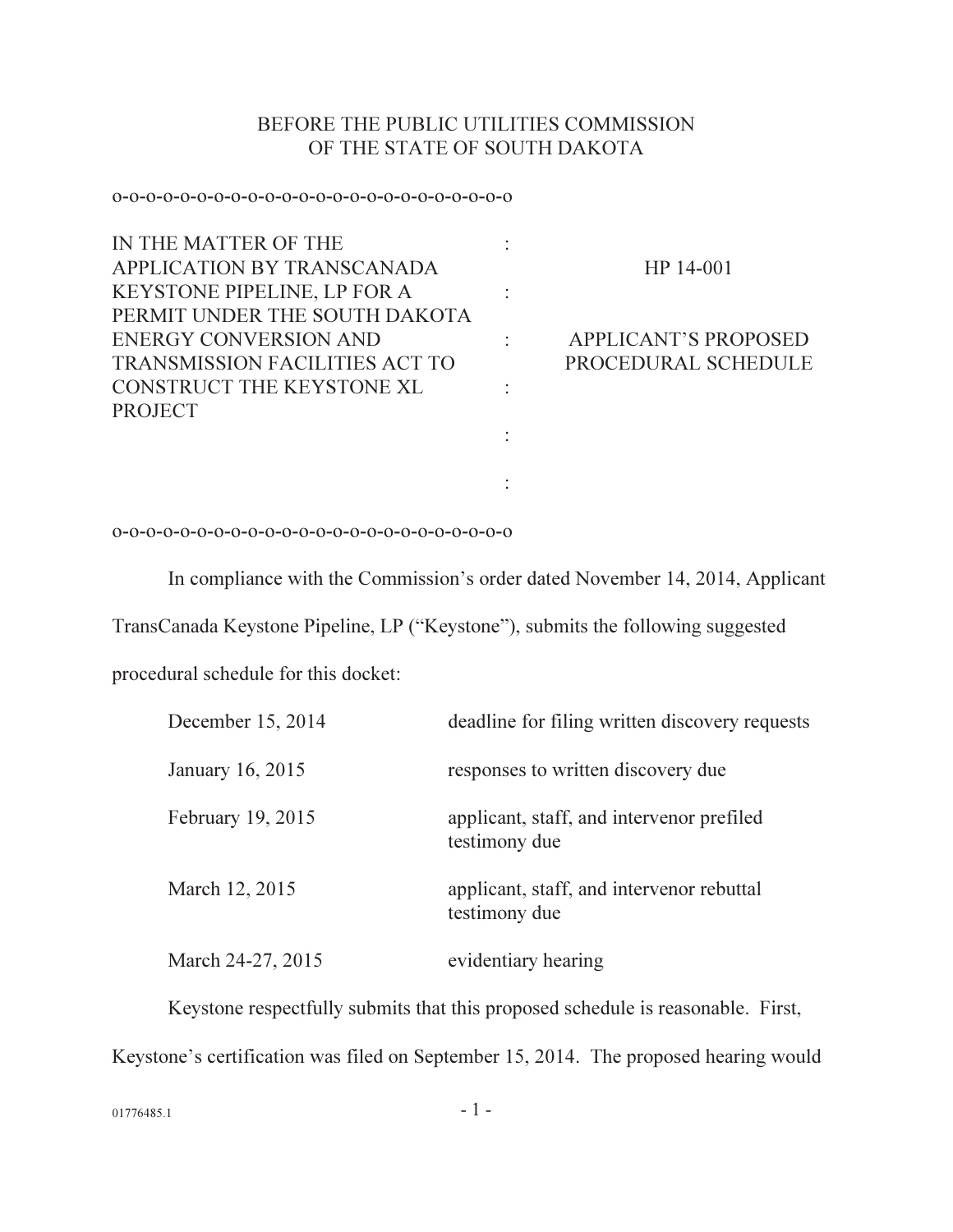be six months after the petition was filed, and a decision could follow soon thereafter. By comparison, Keystone's permit application in Docket HP09-001 was filed on March 12, 2009. The 2009 process started with a series of statutorily-required public meetings, organized and hosted by the Commission, in Winner, Phillip, and Buffalo. All discovery and pre-hearing activity was concluded, and the evidentiary hearing on the application was held beginning on November 2, 2009, less thane eight months after the application was filed.

By statute, the underlying permit application had to be decided within one year after filing. SDCL § 49-41B-24. It would make no sense for proceedings in this certification docket, in which the issues are much narrower than the scope of the initial permit application, to take longer than in the underlying docket. Because of national politics, some of the Intervenors may think strategically that they would benefit from a protracted proceeding, but the schedule should be based on the scope of the issues and should account for Keystone's interest in an orderly and expeditious process.

Second, the issues are narrow, as explained in Keystone's motion to define the scope of discovery. South Dakota law clearly states that the Commission may not reconsider a final decision in a contested case under the guise of certification under SDCL § 49-41B-27. The statute requiring that Keystone certify that the project continues to meet the conditions on which the permit was granted is not a window for the